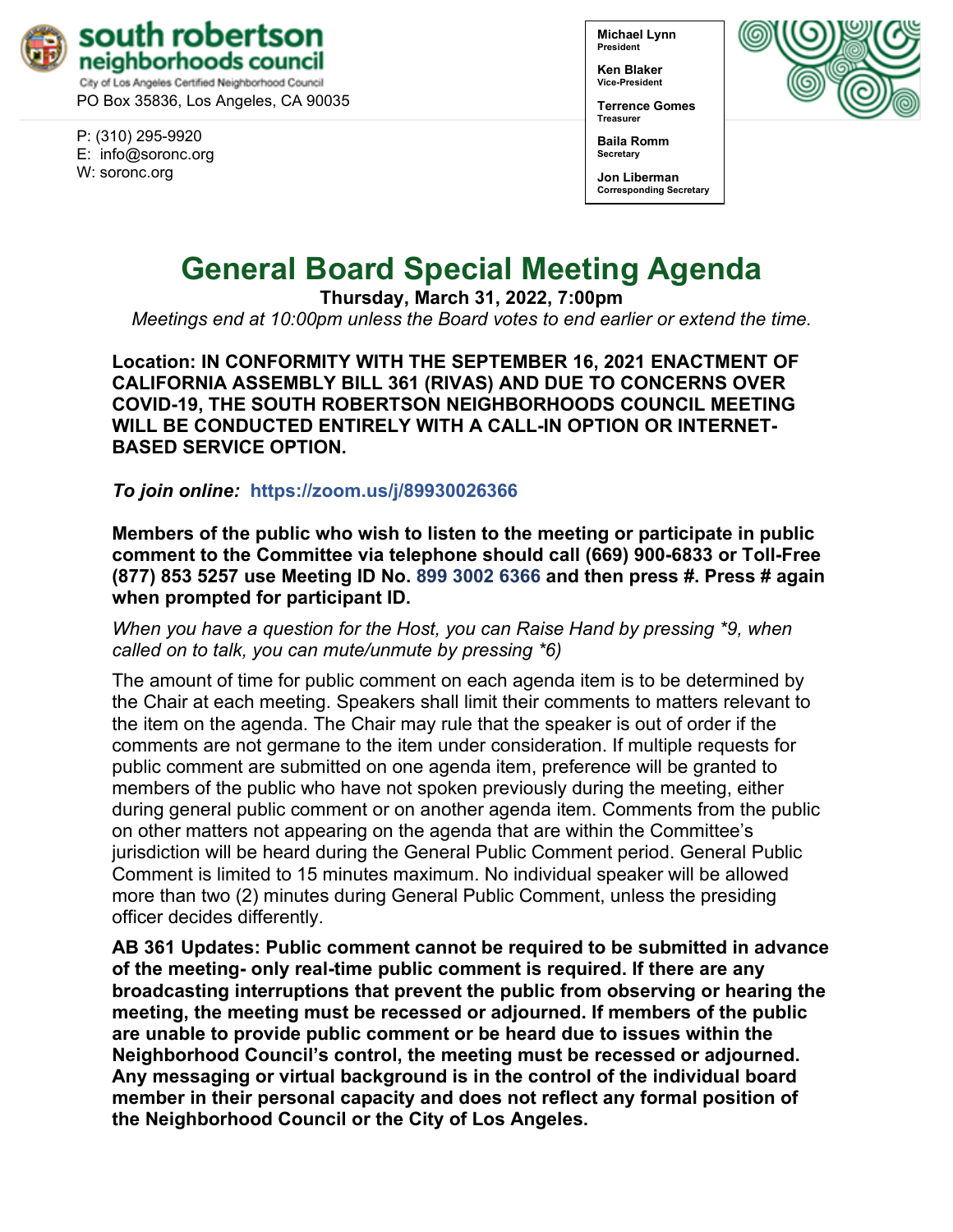- **1. Call to Order**
- **2. Pledge of Allegiance**
- **3. Roll Call**
- **4. New Business**
	- a. Motion for the SORO NC to approve the date of the COVID/ Flu Vaccine Clinic on April 24, 2022 1:00PM-4:00PM (SGB033122-01)
	- b. Motion for SORO NC to host an online (via Zoom) CD-5 Candidate Forum Town Hall at a date to be determined (SGB033122-02)

## **5. Adjournment**

*Note: Public comment will be taken for each motion as well as for any item in the consent agenda prior to Board action. Please note that under the Brown Act, the Board is prevented from acting on matters brought to its attention during the General Public Comment period; however, the issue may become the subject of a future meeting. In the interest of addressing all items on the agenda, time limits for individual comments and discussion may be set at the discretion of the Chair.*

*All items on the consent agenda will be determined by a single Board vote and without Board discussion. Board members may request that any item be removed from the consent agenda and considered individually at any time prior to that vote.*

### **Public Posting of Agendas -**

Neighborhood Council agendas are posted for public review as follows:

● Demers & Associates- 1836 1/2 S Robertson Blvd, Los Angeles, CA 90035; The Robertson Blvd Library- 1719 S Robertson Blvd, Los Angeles, CA 90035; The Robertson Recreation Center- 1641 Preuss Rd, Los Angeles, CA 90035; The Office of Councilmember Paul Koretz- 6380 Wilshire Blvd #800, Los Angeles, CA 90048; Hamilton High School- 2955 S Robertson Blvd, Los Angeles, CA 90034

● [www.soronc.org](http://www.soronc.org/)

● You can also receive our agendas via email by subscribing to L.A. City's Early [Notification System \(ENS\)](https://www.lacity.org/government/subscribe-agendasnotifications/neighborhood-councils)

### **Reconsideration and Grievance Process -**

For information on the NC's process for board action reconsideration, stakeholder grievance policy, or any other procedural matters related to this Council, please consult the NC Bylaws. The Bylaws are available at our Board meetings and our website [www.soronc.org](http://www.soronc.org/)

### **Notice to Paid Representatives -**

If you are compensated to monitor, attend, or speak at this meeting, City law may require you to register as a lobbyist and report your activity. See Los Angeles Municipal Code Section 48.01 et seq. More information is available at [ethics.lacity.org/lobbying.](http://ethics.lacity.org/lobbying)